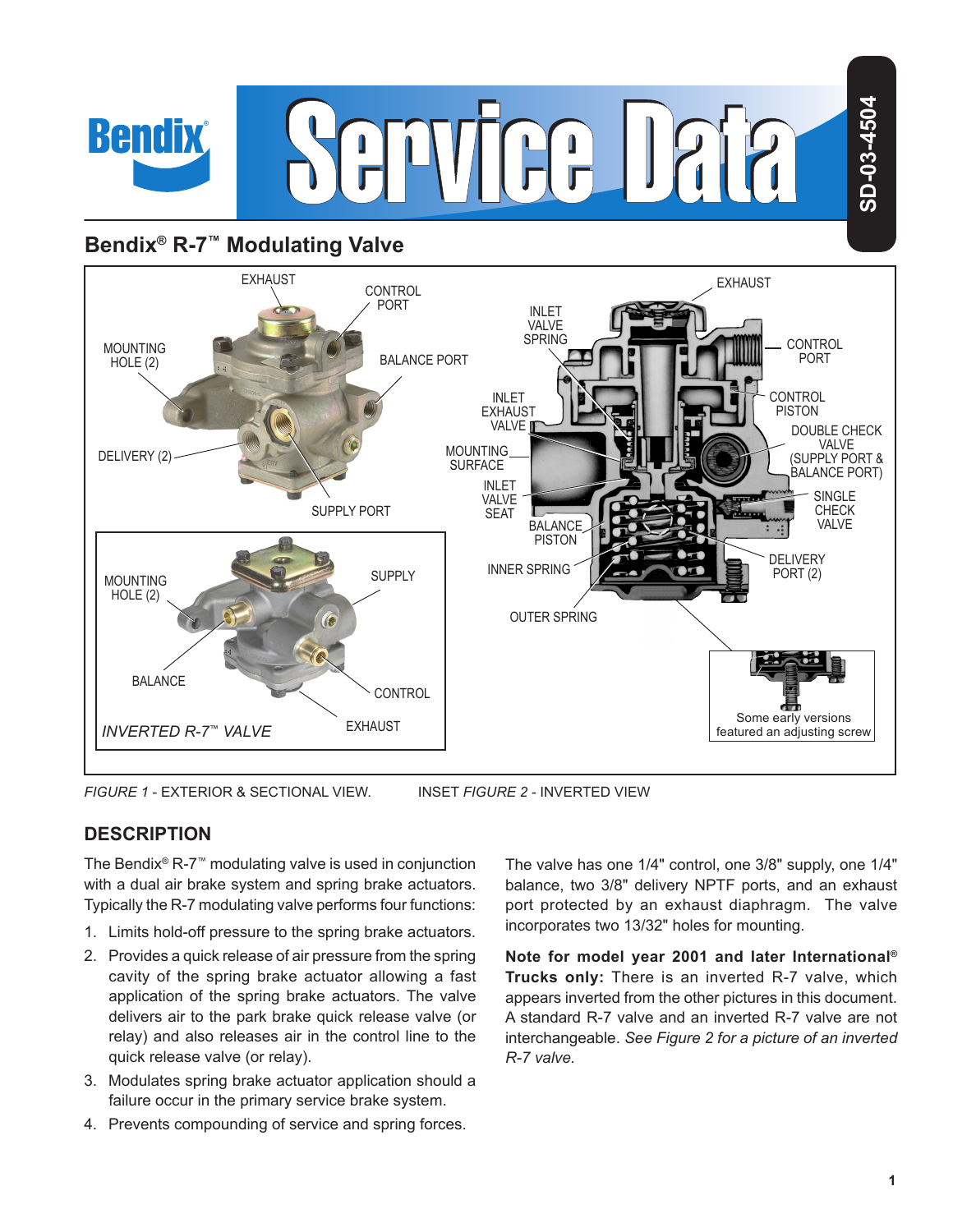## **GENERAL SAFETY GUIDELINES**

**WARNING! PLEASE READ AND FOLLOW THESE INSTRUCTIONS TO AVOID PERSONAL INJURY OR DEATH:**

**When working on or around a vehicle, the following guidelines should be observed AT ALL TIMES:**

- **▲ Park the vehicle on a level surface, apply the parking brakes and always block the wheels. Always wear personal protection equipment.**
- **▲ Stop the engine and remove the ignition key when working under or around the vehicle. When working in the engine compartment, the engine should be shut off and the ignition key should be removed. Where circumstances require that the engine be in operation, EXTREME CAUTION should be used to prevent personal injury resulting from contact with moving, rotating, leaking, heated or electrically-charged components.**
- **▲ Do not attempt to install, remove, disassemble or assemble a component until you have read, and thoroughly understand, the recommended procedures. Use only the proper tools and observe all precautions pertaining to use of those tools.**
- **▲ If the work is being performed on the vehicle's air brake system, or any auxiliary pressurized air systems, make certain to drain the air pressure from all reservoirs before beginning ANY work on the vehicle. If the vehicle is equipped with a Bendix® AD-IS® air dryer system, a Bendix® DRM™ dryer reservoir module, or a Bendix® AD-9si™ air dryer, be sure to drain the purge reservoir.**
- **▲ Following the vehicle manufacturer 's recommended procedures, deactivate the electrical system in a manner that safely removes all electrical power from the vehicle.**
- **▲ Never exceed manufacturer's recommended pressures.**
- **▲ Never connect or disconnect a hose or line containing pressure; it may whip. Never remove a component or plug unless you are certain all system pressure has been depleted.**
- **▲ Use only genuine Bendix® brand replacement parts, components and kits. Replacement**  hardware, tubing, hose, fittings, etc. must be of **equivalent size, type and strength as original**  equipment and be designed specifically for such **applications and systems.**
- **▲ Components with stripped threads or damaged parts should be replaced rather than repaired. Do not attempt repairs requiring machining or**  welding unless specifically stated and approved **by the vehicle and component manufacturer.**
- **▲ Prior to returning the vehicle to service, make certain all components and systems are restored to their proper operating condition.**
- **▲ For vehicles with Automatic Traction Control (ATC), the ATC function must be disabled (ATC indicator lamp should be ON) prior to performing any vehicle maintenance where one or more wheels on a drive axle are lifted off the ground and moving.**
- **▲ The power MUST be temporarily disconnected from the radar sensor whenever any tests USING A DYNAMOMETER are conducted on a Bendix® Wingman® Advanced™-equipped vehicle.**
- **▲ You should consult the vehicle manufacturer's operating and service manuals, and any related literature, in conjunction with the Guidelines above.**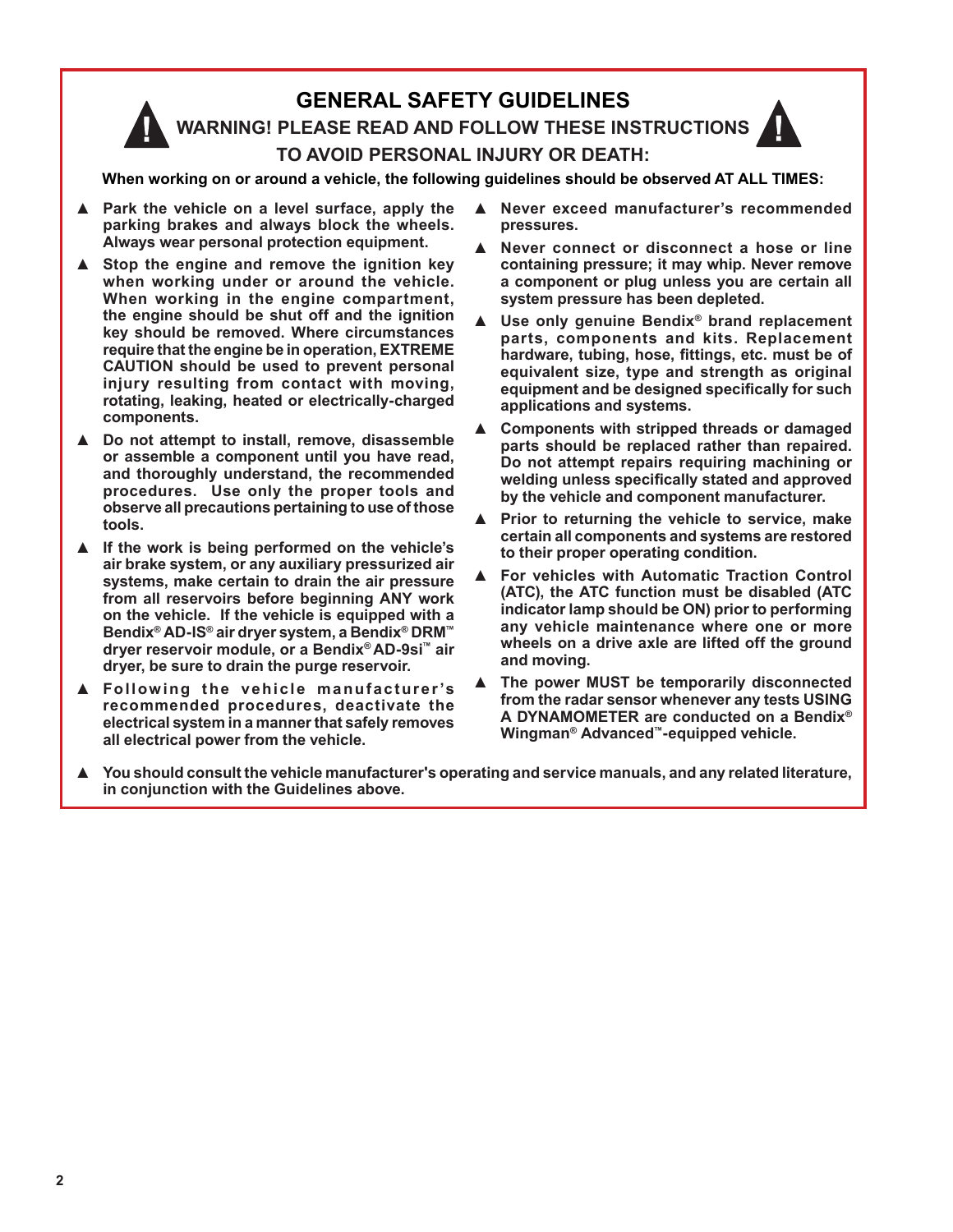

*FIGURE 3 -* TYPICAL SYSTEM SCHEMATIC

## **OPERATION - CHARGING SPRING BRAKE ACTUATORS (FIGURE 3)**

Air pressure used to control the spring brake actuators enters the Bendix® R-7™ modulating valve through the supply port, passing through one side of the double check valve, through the open inlet valve, over the balance piston, and out the delivery ports to the spring brake actuators. When air pressure in the spring brake actuator cavity has released the spring brake actuators—and when air pressure on top of the balance piston is sufficient to overcome the force of the balance piston spring—the balance piston moves, allowing the inlet valve spring to close the inlet valve. This in turn, shuts off further air pressure from the reservoir supplying the modulating valve.



*FIGURE 3A -* CHARGING - PARKING BRAKE SUPPLY LESS THAN BALANCE PISTON SETTING



*FIGURE 3B -* CHARGING - PARKING BRAKE SUPPLY EQUAL TO OR GREATER THAN BALANCE PISTON SETTING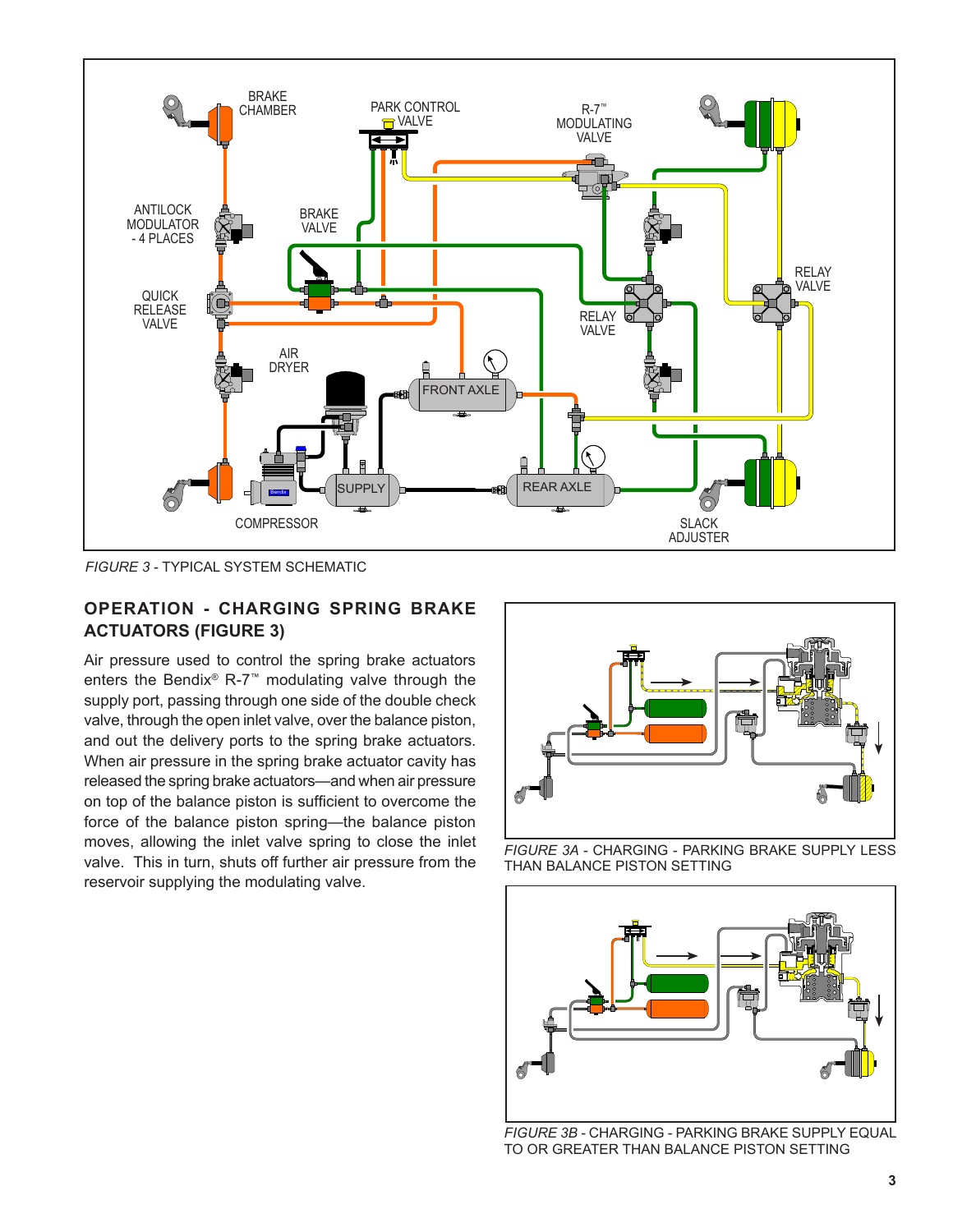

*FIGURE 4 -* NORMAL SERVICE APPLICATION

## **OPERATION - NORMAL SERVICE APPLICATION (FIGURE 4)**

When a service application is made by actuating the dual brake valve, air from the primary circuit is delivered to the lower side of the control piston through the balance port, and air from the secondary circuit is delivered to the top of the control piston through the control port. Because air pressure from the primary and secondary circuits are not equal, there will be a slight movement of the control piston.



*FIGURE 5 -* SERVICE APPLICATION LOSS OF PRIMARY CIRCUIT

## **OPERATION - SERVICE APPLICATION WITH LOSS OF AIR IN PRIMARY CIRCUIT (FIGURE 5)**

A service application made with a loss of air in the primary circuit would result in reduced air pressure delivered to the lower area of the control piston. Air pressure from the secondary circuit on top of the control piston would force the piston down, opening the exhaust valve and allowing air pressure in the spring cavity of the spring brake actuator to release and the spring brake actuator to apply the brakes.

The pressure differential between the primary and secondary circuits regulates the amount of air pressure released from the spring cavity of the spring brake actuator. This results in a total brake application on the rear axle which is proportionate to the braking on the other axles.

## **OPERATION - SERVICE APPLICATION WITH LOSS OF AIR IN SECONDARY CIRCUIT (FIGURE 6)**

A service application made with a loss of air in the secondary circuit would result in less, or no, air delivered to the top of the control piston. However, the piston would not move and braking on the rear axle(s) is assured because the primary circuit supplies rear axle service brakes. The spring brake actuators will not be actuated.



*FIGURE 6 -* SERVICE APPLICATION LOSS OF SECONDARY CIRCUIT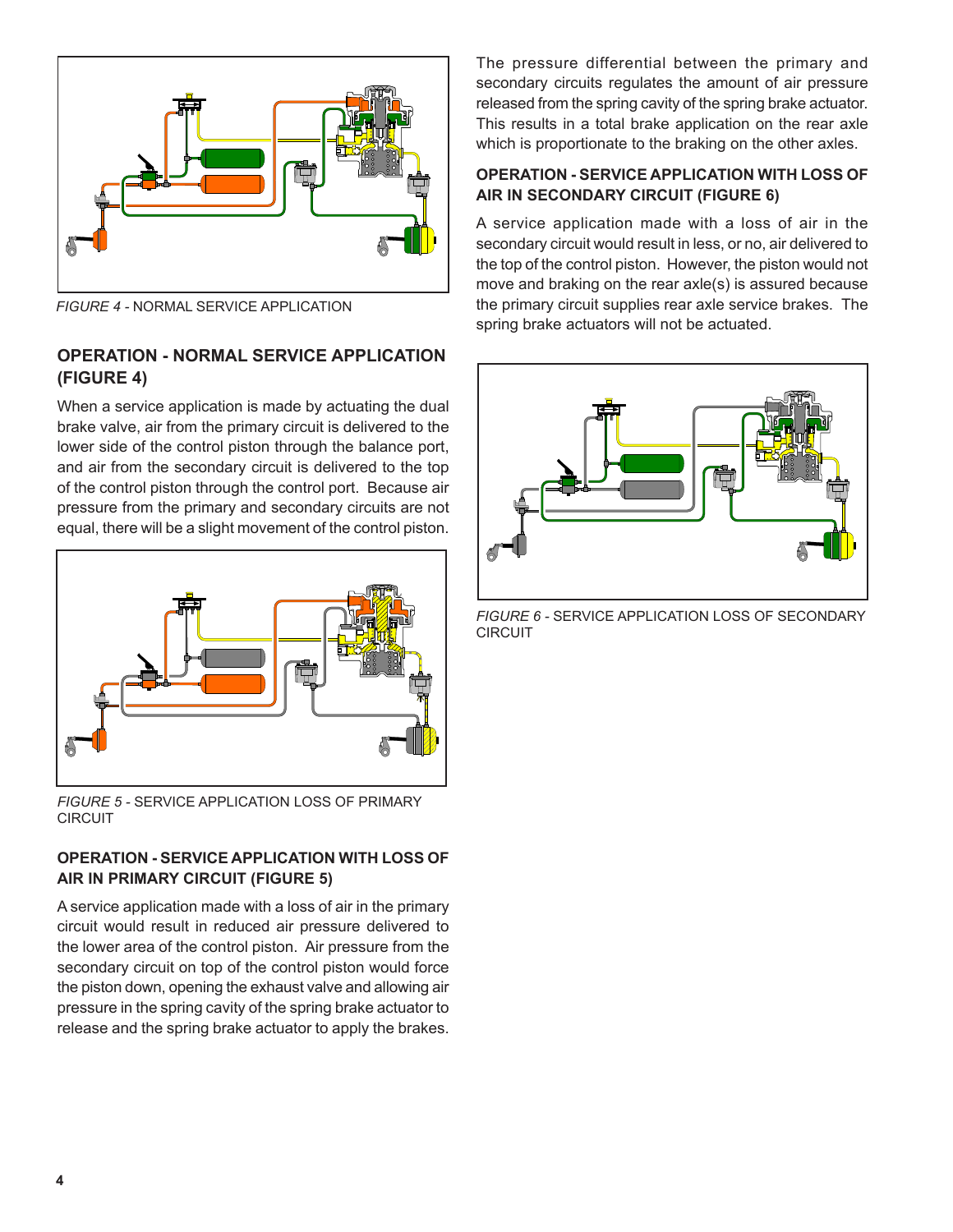

#### **OPERATION - PARKING (FIGURE 7)**

When the handle of the parking control valve is placed in the "park" (exhaust) position, the modulating valve's supply air pressure, along with the air pressure in the spring brake actuator cavities is exhausted. The single check valve speeds the exhaust of air from the actuator cavities by allowing the air on top of the balance piston to exhaust by the double check valve through the supply port to atmosphere. When air pressure drops sufficiently, the balance piston opens the inlet valve, thus opening the larger passage in the modulating valve. This ensures rapid exhaust of the balance of air pressure in the spring cavity of the spring brake actuator.

#### **PREVENTIVE MAINTENANCE**

# **IMPORTANT**

*Review the Bendix Warranty Policy before performing any intrusive maintenance procedures. A warranty may be voided if intrusive maintenance is performed during the warranty period.*

No two vehicles operate under identical conditions, and that means, maintenance intervals may also vary. Experience is a valuable guide in determining the best maintenance interval for air brake system components. At a minimum, the Bendix® R-7™ modulating valve should be inspected every six (6) months or 1500 operating hours, whichever comes first, for proper operation. Should the R-7 valve not meet the elements of the operational tests noted in this document, further investigation and service of the valve may be required.



*FIGURE 7 -* PARKING *FIGURE 8 -* ANTI-COMPOUNDING WHILE PARKING

#### **OPERATING TEST**

Block the vehicle and hold it by means other than the vehicle brakes. Charge the air brake system to governor cut-out pressure.

- 1. Place the parking control valve in "park" position. Observe that the spring brake actuators apply promptly. Remove the air line from the delivery port of valve and install a test gauge known to be accurate. Place the parking control valve in the "release" position. Observe that the spring brake actuators release fully.
- 2. With the parking control valve in the "release" position, note the gauge pressure reading. (Check the vehicle manual for correct spring brake actuator hold-off pressure.)
- 3. Place the parking control valve in the "park" position the gauge reading should drop to zero promptly. A lag—more than one (1) second—in drop of pressure would indicate faulty operation of the single check valve (within the modulating valve).
- 4. With the parking control valve in the "park" position, fully apply the foot brake valve several times and note a pressure reading increase on the gauge each time the brake is applied. If the pressure reading does not occur, the modulating valve must be either serviced or replaced.
- 5. Place the parking control valve in the "release" position. Identify the reservoir which supplies the balance port and drain it completely.

Apply the foot brake valve several times and note that the pressure reading on the gauge decreases each time the foot brake valve is applied. After the foot brake valve has been applied several times, pressure on the gauge will drop to the point where the release of the spring brake actuators will no longer occur.